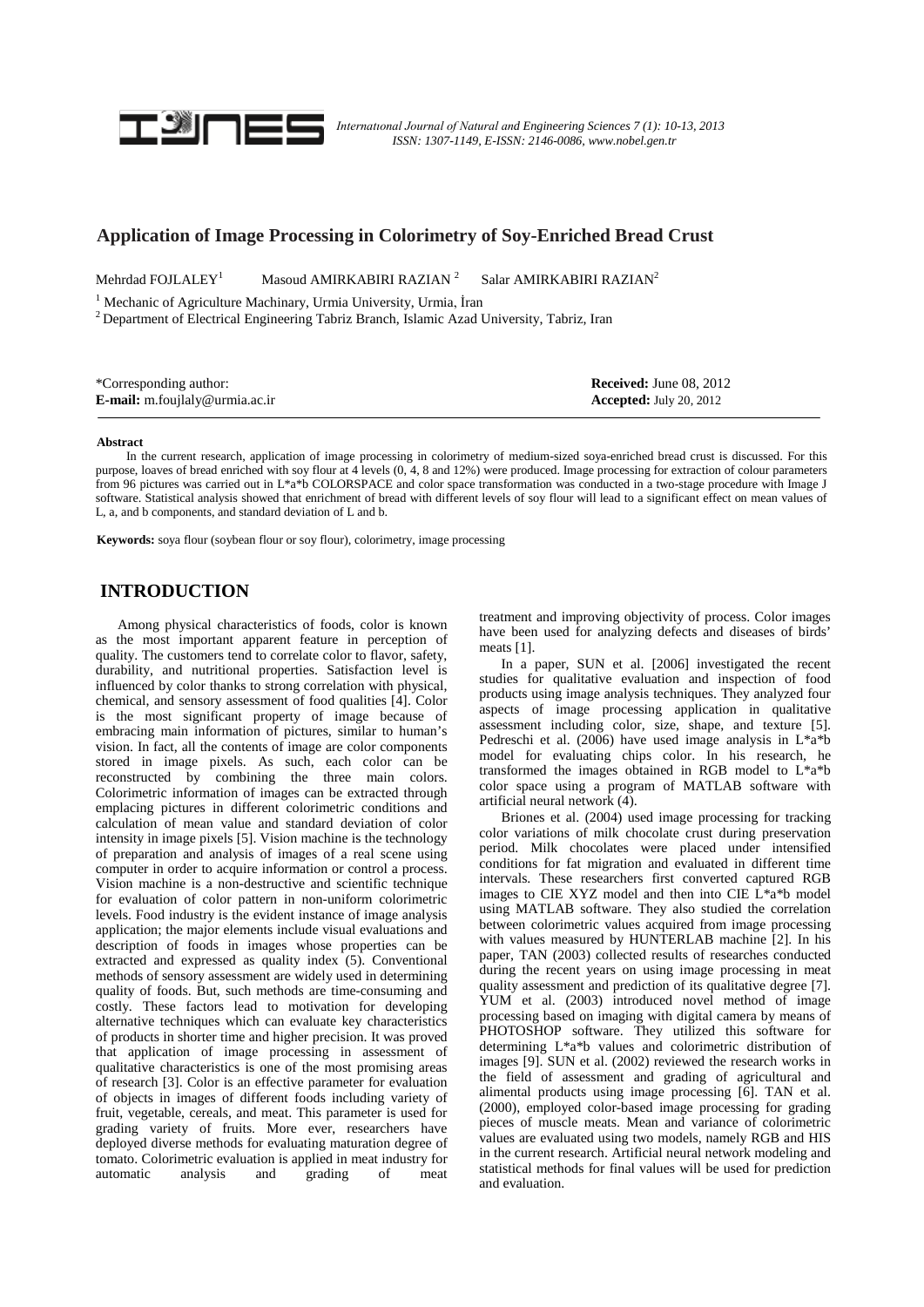## **MATERIALS AND METHODS**

## **Bread Baking**

Soya flour was bought from local stores in URMIA city. Flour, salt, liquid oil, yeast dough, sugar, and supplementary additives were the raw materials for baking the medium-sized bread. Bread baking procedures were as follows: after mixing the raw materials of formula and making dough for 20 minutes in low-speed rotation of the special instrument, the dough was relaxed for two minutes, and then, kneaded for one minute at low speed. The resulting dough was again relaxed for 10 minutes. The dough was relaxed for another 1 minutes after dividing the product into round shapes. his step as follo ed by shaping the dough and transferring the trays into proof. he trays ere placed under ater steam in the proof. he dough ater steam in the proof. he dough was baked in oven at initial and secondary temperatures of in presence of ater steam for minutes. The medium-sized bread was made in four soya levels (zero, four, eight, and twelve percents of soya which replace the wheat flour in the formula). The tests were carried out 12 and 36 hours after the bread baking. These tests were replicated three times.

### **Image Capturing**

In each baking series, 4 breads were randomly selected and 12\*25 cm pieces were separated and imaged. To avoid light reflection in the space and preventing from fluctuation in imaging, a chamber having walls covered with black fabric was used for imaging. The images were captured by a Canon camera model Powershot A520 which was connected to computer via USB port. The camera was fixed parallel to and at a distance of 20 cm from samples. Imaging was performed using ZoomBrowser EX 5.0. Other camera specifications are expressed for imaging in table 1. Images were taken in M mode of camera. In this mode, it is possible to adjust shutter speed and Iso-Velocity and AV Aperture. Images were captured from selected pieces of bread samples in 2272\*1704 pixel dimensions and resolution of 180 dpi.

**Table 1.** Camera Settings for Imaging

| Flash               | <b>Off</b>     |
|---------------------|----------------|
| Zoom                | On             |
| <b>ISO</b> velocity | 100            |
| White balance       | Fluorescence H |
| Aperture AV         | F/2.6          |
| Macro               | On             |
| Shutter speed       | 1/10 s         |

## **Color Spaces**

*RGB color space*

RGB color space is composed of three colorimetric components namely, Red, Green, and Blue, each of which varies in the range 0-255. Every pixel in RGB images has certain values of red, green, and blue components.

### *L\*a\*b Color Space*

This color space consists of three L\* components equivalent for image light which vary in the range 0 (representing black) and 100 (representing complete light reflection). Values of a\* is unlimited and the positive and negative values respectively green color. "b\*" value is also infinite where positive and negative values are equivalent for yellow and blue colors. This colorimetric system has a performance similar to human's eye. his space is not affected by imaging unlike RGB and HIS spaces. In most cases, L\*a\*b colorimetric space is sued in research studies of food industries [10].

### **Image Processing**

1000\*1000 pixel pieces are cut from the captured images and saved under BMP format. The images were converted into CIE XYZ and then into  $L^*a^*b$  spaces using ImageJ1.40g software and by means of the ImageJ package referred to as " olor\_Space\_ onverter".

According to the proposed code, two-stage method was applied for converting the information acquired from pixels in RGB into L\*a\*b color space. In the first stage, RGB parameters were converted into XYZ space in [0 1] domain:

$$
\begin{bmatrix} X & Y & Z \end{bmatrix} = \begin{bmatrix} r \ g \ b \end{bmatrix} M \tag{2-5}
$$

Where:

$$
r = \left(\frac{R + \alpha_1}{\alpha_2}\right)^{\gamma}
$$
  
\n
$$
g = \left(\frac{G + \alpha_1}{\alpha_2}\right)^{\gamma}
$$
  
\n
$$
b = \left(\frac{B + \alpha_1}{\alpha_2}\right)^{\gamma}
$$
 (2-6)

Where,  $\gamma$  is modifying (fitting) parameter equal to . and M was transform matrix of two spaces determined according to reference point. In this equation, D65 is taken as reference point and M includes:

|  | $0.5767$ 0.2973 0.0270           |
|--|----------------------------------|
|  | $M =  0.1855 \t0.6273 \t0.0706 $ |
|  | 0.1882 0.0752 0.9912             |

In the second stage, transform was performed from XYZ into L\*a\*b spaces, where:

$$
l = 116f_y - 16
$$
  
\n
$$
a = 500(f_x - f_y)
$$
  
\n
$$
b = 200(f_y - f_z)
$$
 (2-7)

And also:

$$
f_x = \begin{cases} \sqrt[3]{x_r} & x_r \geq \varepsilon \\ kx_r + 16 & x_r \geq \varepsilon \end{cases}
$$
  

$$
f_y = \begin{cases} \sqrt[3]{y_r} & y_r \geq \varepsilon \\ \frac{ky_r + 16}{116} & y_r \geq \varepsilon \end{cases}
$$
  

$$
f = \begin{cases} \sqrt[3]{z_r} & z_r \geq \varepsilon \\ kz_r + 16 & z_r \geq \varepsilon \end{cases}
$$
 (2-8)

$$
z = \begin{cases} \frac{kz_r + 16}{116} & z_r \end{cases}
$$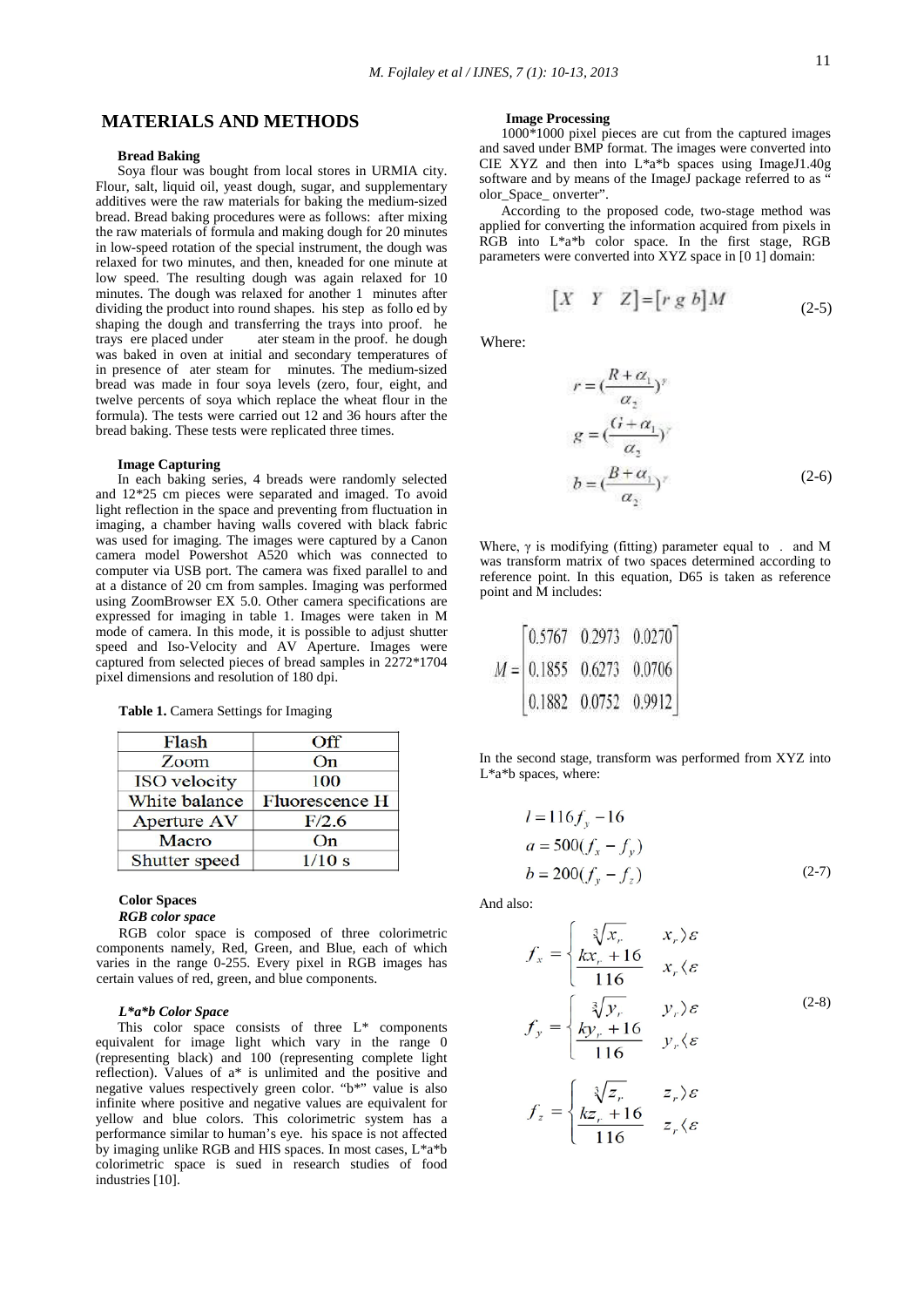$$
x_r = \frac{X}{X_r}
$$
,  $y_r = \frac{Y}{Y_r}$ ,  $z_r = \frac{Z}{Z_r}$  (2-9)

Where, (Xr, Yr, Zr) represents reference white.

$$
\varepsilon = \begin{cases}\n0.008856 & \text{Actual CIE Standard} \\
216/24389 & \text{Internet of the CIE Standard}\n\end{cases}
$$
\n(2-10)

$$
k = \begin{cases} 903.3 & \text{Actual CIE Standard} \\ 24389/27 & \text{Internet of the CIE Standard} \end{cases} (2-11)
$$

"k" and "ε" are constants recommended by CIE standard. Following evaluation of colorimetric parameters in L\*a\*b space, mean and standard deviation values of each parameter were determined using the following equations:

$$
m_{L} = \frac{\sum \sum L(i, j)}{n}, \quad m_{a} = \frac{\sum \sum a(i, j)}{n}, \quad m_{b} = \frac{\sum \sum b(i, j)}{n}
$$
(2-12)  

$$
v_{L} = \frac{\sum \sum [L(i, j) - m]^{2}}{n - 1}, \quad v_{a} = \frac{\sum \sum [a(i, j) - m]^{2}}{n - 1}, \quad v_{b} = \frac{\sum \sum [b(i, j) - m]^{2}}{n - 1}
$$
(2-13)

Where  $(i, j)$  and "n" respective denote coordinates and number of pixels in each image [1]. Figure 3 demonstrates the converted image.

### **Statistical Analysis**

Completely random plan in factorial block was used for statistical analysis of results. Mean values were compared using Duncan's multi-domain test. Statistical analysis was performed in MstatC software.

# **RESULTS AND DISCUSSION**

Results of variance analysis as presented in table 2 indicate the effect of adding soya flour to formulation of medium bread is significant on L, "a", and "b" colorimetric parameters and also on standard deviation of L and "a" colorimetric parameters in 99% confidence interval. Furthermore, mutual effect of soya flour and preservation time is proved also to be significant on standard deviation of L and "a" colorimetric parameters  $(p<0.01)$ , as shown in table 2. Results of comparison of mean values included in diagrams 1 to 6 show that enrichment of medium-sized bread with soya flour considerably affects crust color of product so that average values of L, "a", and "b" decrease as soya flour percentage increases. Additionally, adding soya flour to bread formulation leads to reduction of variance of colorimetric parameters, and in other words, further uniformity in pixel features of images. Therefore, it can be inferred that application of image processing is a quantitative, precise but simple, and non-destructive method for colorimetric evaluation of bread crust. Due to necessity of bread production (baking) in industrial units, application of this technique enables online automation of production and quality assessment of bread color.



**Figure 1.** A sample of captured images



**Figure 2.** Schematic representation of EGB color space



**Figure 3.** Example of converted image; A: sample of cut photo B: L\* component of image C:  $a^*$  component of image D:  $b^*$  component of image

**Table 2.** Variance analysis of impact of operational parameters on colorimetric parameters in L\*a\*b space

|                                     |                      | <b>Mean Squares</b> |    |    |       |       |       |
|-------------------------------------|----------------------|---------------------|----|----|-------|-------|-------|
| Source                              | Degree of<br>Freedom | ML                  | Mb | Ma | Std L | Std a | Std b |
| Soy flour<br>percentage             | 3                    |                     |    |    |       |       |       |
| Preservation<br>Time                | 1                    |                     |    |    |       |       |       |
| Soya flour*<br>preservation<br>time | 3                    |                     |    |    |       |       |       |